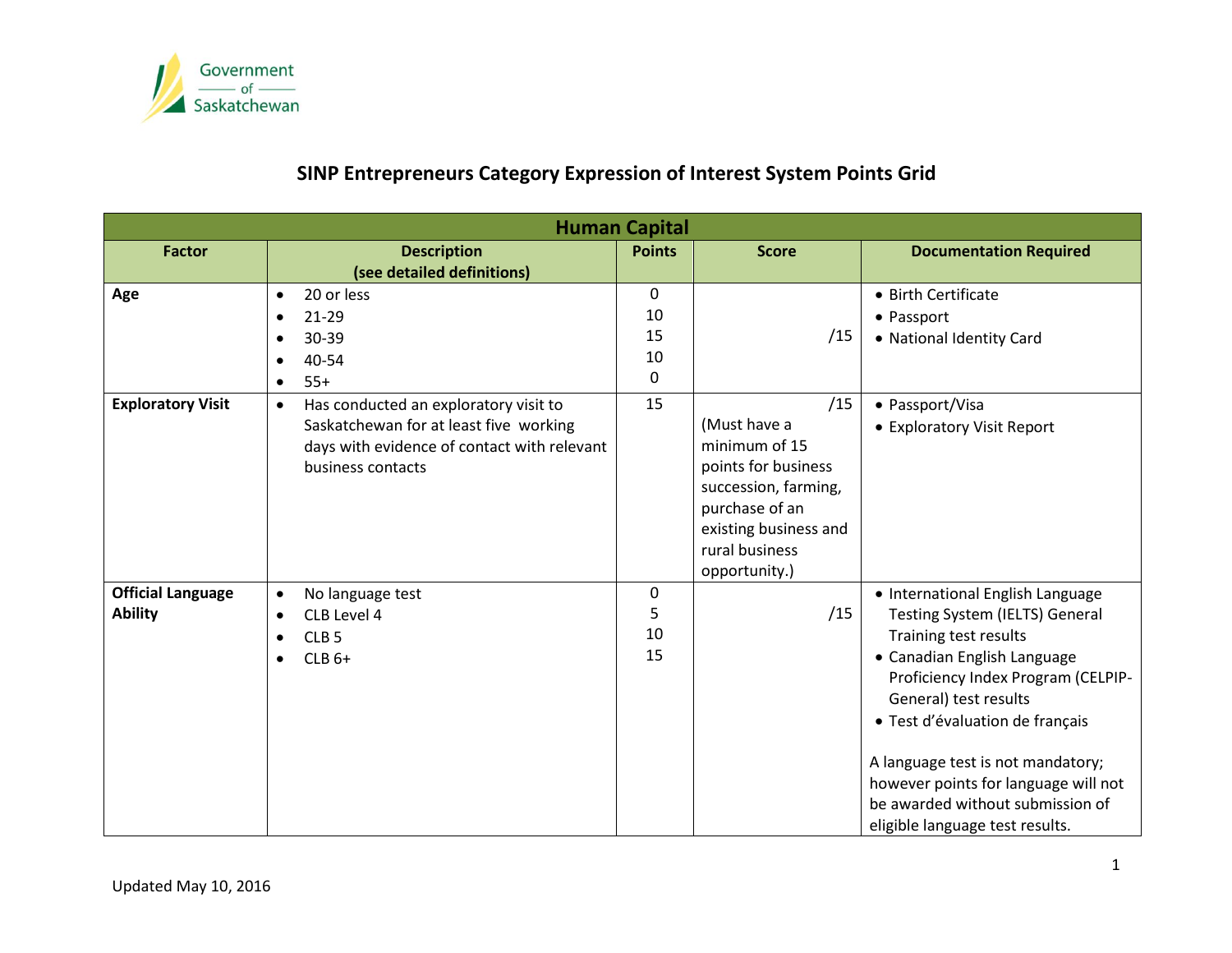| <b>Qualifications /</b><br><b>Education</b> | Has a trade or occupational certification<br>$\bullet$<br>that required at least one (1) year full time<br>post secondary training or apprenticeship<br>equivalent<br>Has completed a Bachelor Degree or Post-<br>Graduate Degree/Designation in a<br>Business, Agriculture, or | 10<br>15 | /15 | • Certificate of apprenticeship<br>including program details, dates<br>and times<br>• Education certificates, degrees or<br>diplomas with official transcripts |  |  |  |
|---------------------------------------------|---------------------------------------------------------------------------------------------------------------------------------------------------------------------------------------------------------------------------------------------------------------------------------|----------|-----|----------------------------------------------------------------------------------------------------------------------------------------------------------------|--|--|--|
|                                             | Science/Technology field                                                                                                                                                                                                                                                        |          |     |                                                                                                                                                                |  |  |  |
| <b>Net Business and</b>                     | \$500,000 - \$549,999 CAD<br>$\bullet$                                                                                                                                                                                                                                          | 0        |     | Third Party financial verification                                                                                                                             |  |  |  |
| <b>Personal Assets</b>                      | \$550,000 - \$749,999 CAD<br>$\bullet$                                                                                                                                                                                                                                          | 5        | /15 | report                                                                                                                                                         |  |  |  |
|                                             | \$750,000 - \$999,999 CAD<br>$\bullet$                                                                                                                                                                                                                                          | 10       |     |                                                                                                                                                                |  |  |  |
|                                             | \$1,000,000+ CAD                                                                                                                                                                                                                                                                | 15       |     |                                                                                                                                                                |  |  |  |
| <b>Business Experience</b>                  |                                                                                                                                                                                                                                                                                 |          |     |                                                                                                                                                                |  |  |  |
| Entrepreneurial or                          | 4 to 7 years entrepreneurial/farm<br>$\bullet$                                                                                                                                                                                                                                  | 10       |     | • Resume                                                                                                                                                       |  |  |  |
| <b>Farming Experience</b>                   | experience                                                                                                                                                                                                                                                                      |          |     | • Organizational Charts                                                                                                                                        |  |  |  |
|                                             | 8 or more years entrepreneurial/farm<br>$\bullet$                                                                                                                                                                                                                               | 15       |     | • Business Registration/License                                                                                                                                |  |  |  |
|                                             | experience                                                                                                                                                                                                                                                                      |          |     | • Tax registration                                                                                                                                             |  |  |  |
|                                             | 4 to 7 years entrepreneurial/farm<br>$\bullet$                                                                                                                                                                                                                                  | 15       | /20 | • Third Party financial verification                                                                                                                           |  |  |  |
|                                             | experience with 50%+ ownership in                                                                                                                                                                                                                                               |          |     |                                                                                                                                                                |  |  |  |
|                                             | business                                                                                                                                                                                                                                                                        |          |     |                                                                                                                                                                |  |  |  |
|                                             | 8 or more years entrepreneurial/farm<br>$\bullet$                                                                                                                                                                                                                               | 20       |     |                                                                                                                                                                |  |  |  |
|                                             | experience with 50%+ ownership in                                                                                                                                                                                                                                               |          |     |                                                                                                                                                                |  |  |  |
|                                             | business                                                                                                                                                                                                                                                                        |          |     |                                                                                                                                                                |  |  |  |
| <b>Business Revenue</b>                     | \$50,000 - \$99,999 CAD<br>$\bullet$                                                                                                                                                                                                                                            | 5        |     | • Third Party financial verification                                                                                                                           |  |  |  |
|                                             | \$100,000 - \$249,999 CAD<br>$\bullet$                                                                                                                                                                                                                                          | 10       | /20 | report                                                                                                                                                         |  |  |  |
|                                             | \$250,000 - \$499,999 CAD<br>$\bullet$                                                                                                                                                                                                                                          | 15       |     |                                                                                                                                                                |  |  |  |
|                                             | \$500,000 CAD+                                                                                                                                                                                                                                                                  | 20       |     |                                                                                                                                                                |  |  |  |
|                                             |                                                                                                                                                                                                                                                                                 |          |     |                                                                                                                                                                |  |  |  |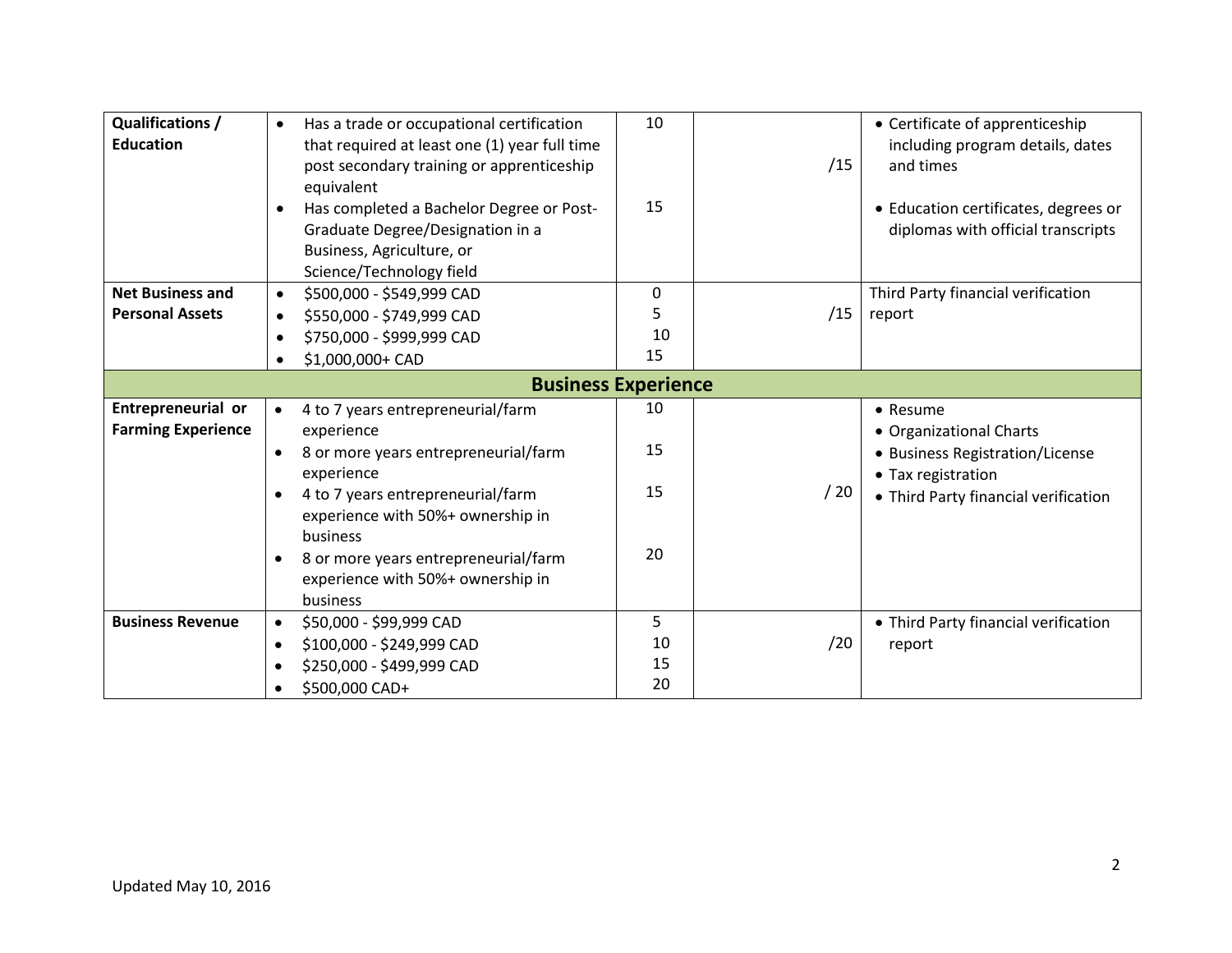| Innovation                                            | Previous verifiable experience in:<br><b>Export Trade</b><br>$\bullet$<br>Registered patents<br>Gazelle business                                                                                                                     | 10<br>10<br>10             | /10 | • Third Party financial verification<br>report<br>• Proof of Patent<br>• Organizational charts<br>May claim a maximum of 10 points                                                                     |  |  |  |
|-------------------------------------------------------|--------------------------------------------------------------------------------------------------------------------------------------------------------------------------------------------------------------------------------------|----------------------------|-----|--------------------------------------------------------------------------------------------------------------------------------------------------------------------------------------------------------|--|--|--|
| for this factor<br><b>Business Establishment Plan</b> |                                                                                                                                                                                                                                      |                            |     |                                                                                                                                                                                                        |  |  |  |
| <b>Investment Amount</b>                              | Total equity investment to establish or to<br>purchase and expand an eligible business in SK:<br>\$200,000 - \$349,999 CAD<br>\$350,000 - \$499,999 CAD<br>\$500,000 - \$749,999 CAD<br>\$750,000 - \$999,999CAD<br>\$1,000,000+ CAD | 0<br>5<br>10<br>15<br>20   | /20 | • Business Establishment Plan<br>• Conditional Purchase/Sales<br>Agreement<br>• Invoices<br>• License and/or Registration<br>• Third Party financial verification<br>report                            |  |  |  |
| <b>Investment in Key</b><br><b>Economic Sectors</b>   | <b>Proposed Business Activity</b><br>Science and technology<br>$\bullet$<br>Manufacturing<br>$\bullet$<br>Export<br>$\bullet$<br><b>Rural business succession</b><br>Rural business development                                      | 15<br>15<br>15<br>15<br>15 | /15 | • Business Establishment Plan<br>• Conditional Purchase/Sales<br>Agreement<br>• Exploratory visit report<br>• Resume<br>• Education credentials<br>May claim a maximum of 15<br>points for this factor |  |  |  |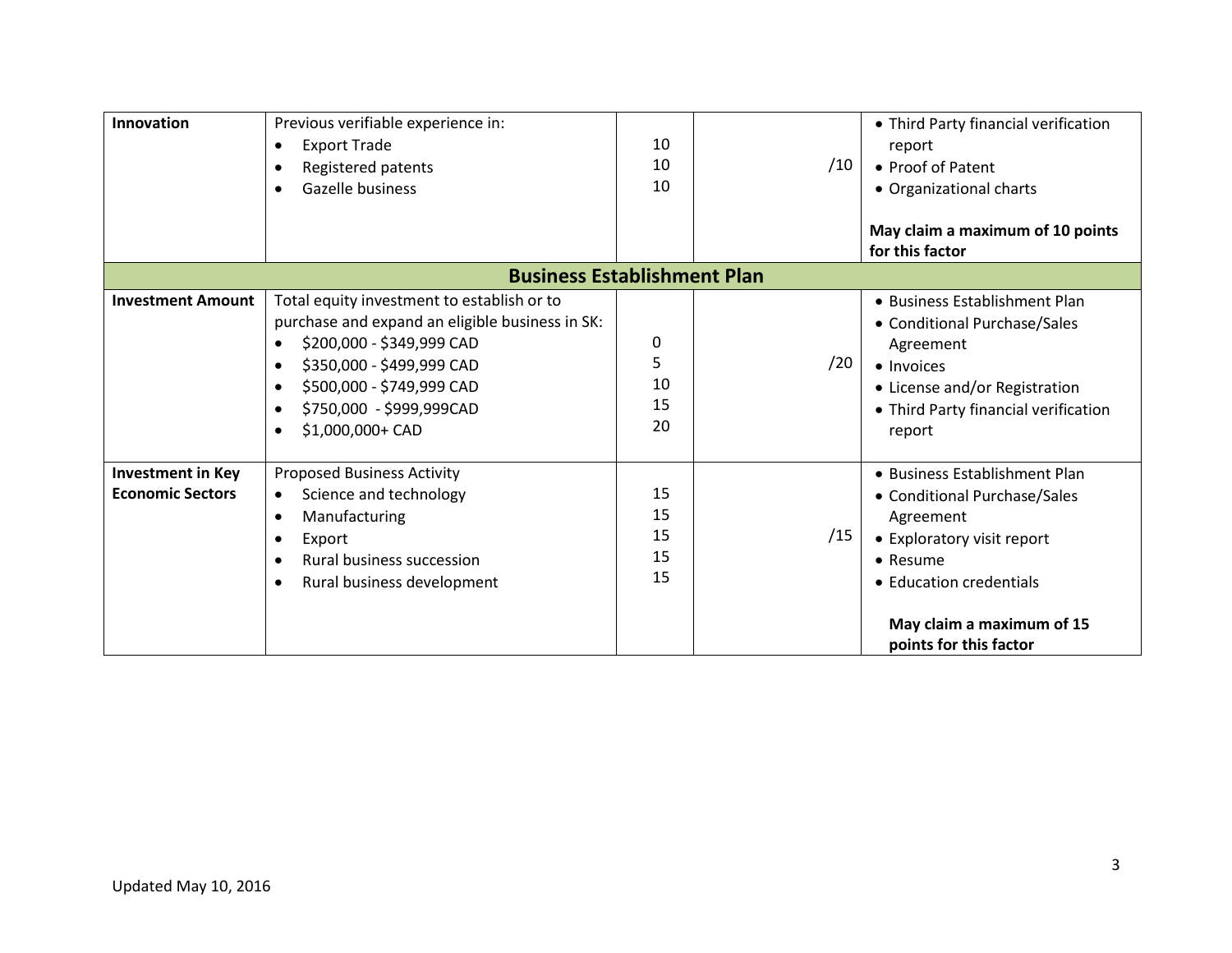## **Definitions for Points Grid**

## **SINP Entrepreneur Category Points Assessment Instructions**

The points assessment for the Saskatchewan Immigrant Nominee Program (SINP) Entrepreneur category is a key component of the updated program. The points assessment assigns points for various elements of human capital and business innovation. The assessment also includes objective measures of business performance. It aims to select innovative entrepreneurs who will transfer their skills to Saskatchewan and diversify our growing labour market.

Please refer to the SINP [Entrepreneur Category](http://publications.gov.sk.ca/redirect.cfm?p=76096&i=85175) Document Checklist and the [Third Party](http://publications.gov.sk.ca/redirect.cfm?p=76097&i=85179)  [Entrepreneur Category Document Checklist.](http://publications.gov.sk.ca/redirect.cfm?p=76097&i=85179)

## **Age**

You're eligible for points on the basis of your age at the time you submit your Expression of Interest.

## **Exploratory Visit**

You're awarded fifteen points if you've participated in an exploratory visit to Saskatchewan for at least five (5) working days over the previous 12-month period before your Expression of Interest. During this visit you must have conducted meetings with local stakeholders and service providers relevant to your Business Establishment Plan (BEP) including, but not limited to suppliers, commercial realtors, lawyers, accountants, business brokers/consultants, financial institutions and economic development agencies. Activities such as meetings, information sessions and workshops are only eligible for consideration if you can demonstrate how they directly relate to your BEP.

The exploratory visit is mandatory for people buying an existing business or a business succession opportunity in all Saskatchewan communities, including Regina and Saskatoon. It's also mandatory for applicants establishing and actively managing a rural business opportunity.

To be eligible for points, you're required to complete and submit an **[Exploratory Visit Report](http://publications.gov.sk.ca/redirect.cfm?p=79348&i=89679)** that details the activities you carried out during your visit. The report must:

- Cover the entire length of your stay in Canada, including time spent in other provinces, if any.
- List the dates, times, contact information and description of the activity and/or meeting and how it relates to your business establishment or settlement.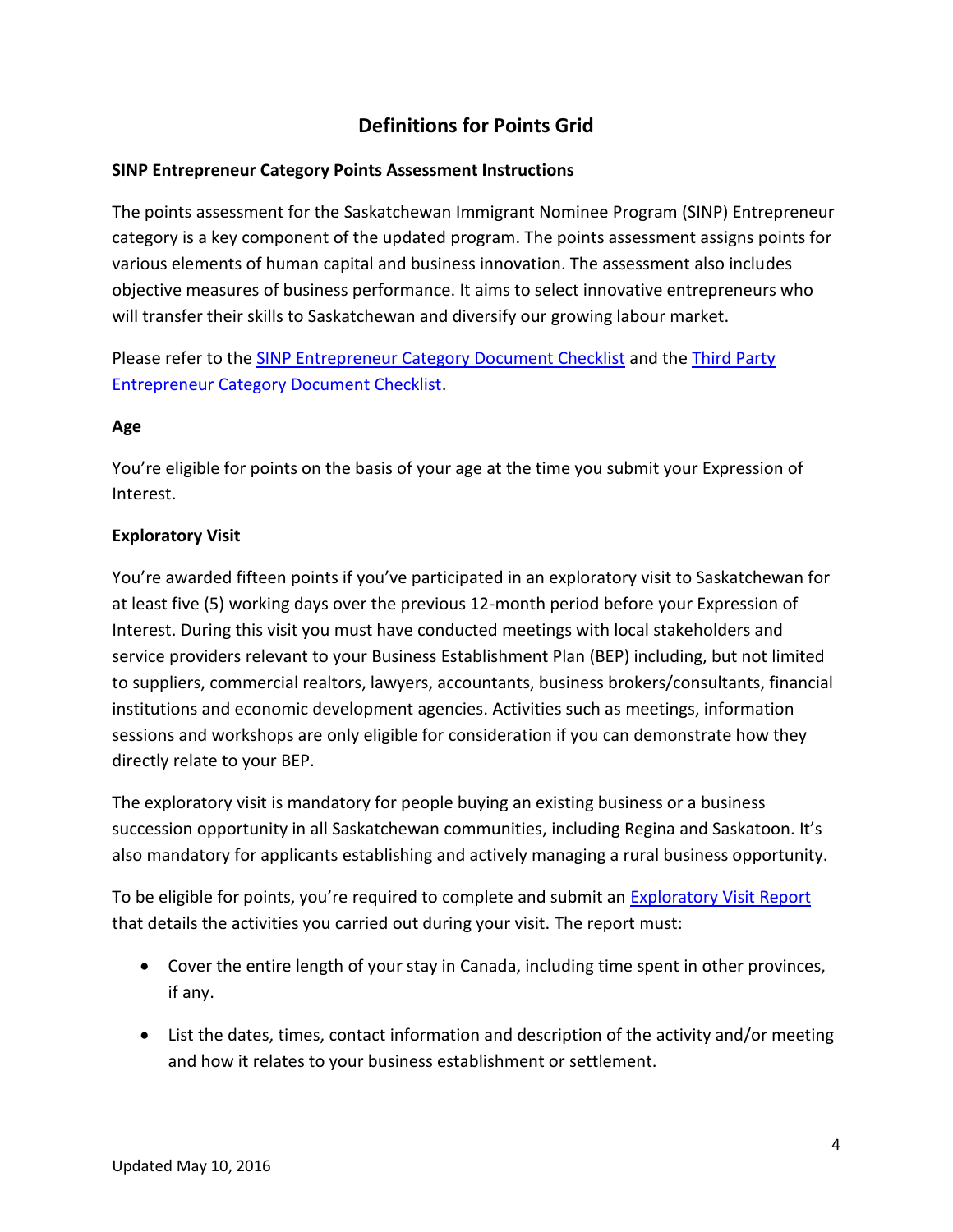• Should include copies of airline tickets, boarding passes, hotel receipts and business cards. Please don't include photographs, brochures, flyers, maps or other promotional information collected during the Exploratory Visit.

#### **Official Language Ability**

Acceptable language tests are:

- 1) The International English Language Testing System (IELTS) General Training.
- 2) The Canadian English Language Proficiency Index Program (CELPIP-General).
- 3) The Test d'évaluation de français (to test proficiency in French).

The SINP will not accept any other evidence of language proficiency. A language test from the principal candidate is not mandatory; however points for language will not be awarded without submission of eligible language test results. Tests must be taken no more than two years before the date the EOI is submitted.

#### **Qualifications**

Points are awarded if you've met the requirements for a trade or occupational certification that required at least one year of full time post-secondary training or apprenticeship equivalent. One-year diploma or certificate programs from other educational institutions are also acceptable if we're satisfied the qualification is relevant to the proposed BEP. Candidates are awarded fifteen points for a bachelor or post-graduate degree in business, agriculture or science/technology from an educational institution recognized by UK NARIC. Bachelor degrees or professional certifications in other areas of study from recognized educational institutions are also acceptable if we're satisfied the qualification is relevant to the proposed BEP.

#### **Entrepreneurial Experience**

You're awarded points if you have entrepreneurship experience for a specified amount of time. Entrepreneurship experience is individual experience directly associated with the ownership and active management of a business operation, where you've assumed the risks associated with the operation and benefited from the rewards or success of the business. General business management experience does not qualify. Points are awarded for years of entrepreneurship experience gained in the 10 years immediately before the time of EOI submission. Candidates must have a minimum of three years of Entrepreneurship within the 10 years preceding submission of an EOI. The experience must be relevant to the proposed BEP.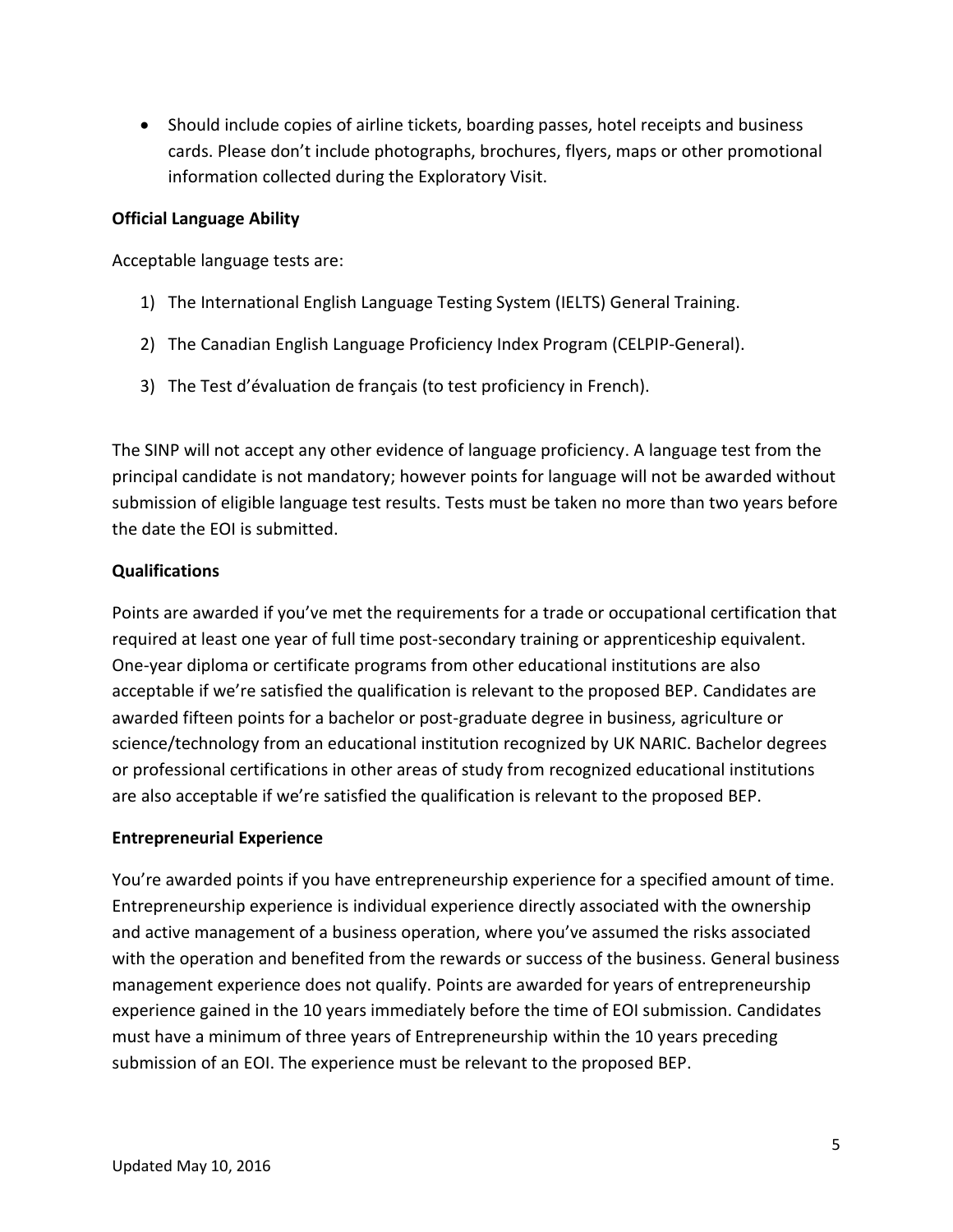#### **Net Personal and Business Assets**

Net business and personal assets are mandatory threshold criteria that all candidates must meet. In this category, you must have *unencumbered* net business and personal assets of no less than CAD \$500,000 that are readily available for transfer to Canada. You'll need this amount to be eligible for points. Assets belonging to a candidate's spouse will also be included in the calculation and must also pass verification.

Examples of *encumbered* assets include, but are not limited to mortgages, liens, loans, easements, wayleaves, diplomatic sanctions or exchange controls.

#### **Business revenue**

You'll be awarded points if you've had an ownership interest and ongoing active management responsibilities in one or more businesses' that have a specified amount of business revenue in at least one of the 10 fiscal years immediately before the time of your application.

#### **Investment Amount**

Points may be awarded when you've committed to making an investment to establish or to purchase and operate an eligible business in Saskatchewan from your personal equity. Investment amounts derived from loans or other forms of financing are not eligible.

To be considered eligible, investments must be relevant and directly related to the candidate's BEP, with evidence to show that the investment has been made within the first two years of arriving in Canada. Evidence may include, but is not limited to receipts, invoices, signed contracts for goods and services, signed purchase and sales agreements, licenses and registrations.

#### **Experience and Investment in Key Economic Sectors**

This component of the points assessment gives points for the items listed below. You may only claim points for one item under the innovation category of the points assessment, to a maximum of 15 total points.

Please note that we reserve the right to have BEPs assessed by professional third parties identified by the Government of Saskatchewan. This assessment will focus on the preparation and due diligence you conducted, when preparing your proposed business plan.

Export trade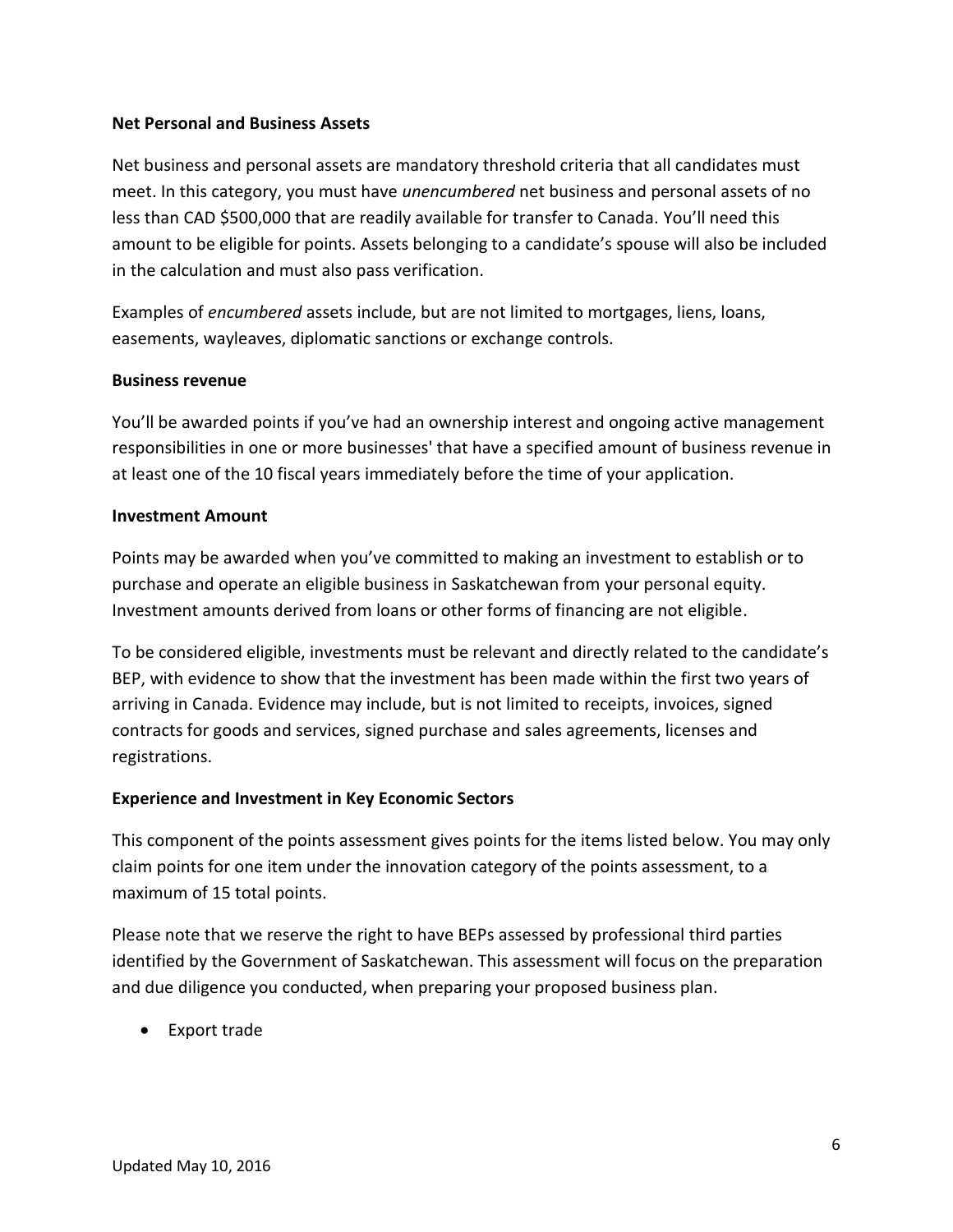You'll receive points if you've had an ownership interest in one or more main businesses that derive not less than 50 per cent of their annual turnover from export trade for at least one of the three fiscal years immediately before your EOI submission.

• Registered patents

A registered patent is a set of exclusive rights granted by a national government to an inventor or their assignee in relation to an invention. The invention may be a product or a process, for a certain limited period, in exchange for public disclosure of the invention.

You'll receive points if you've had one or more patents registered at least one year before the application was submitted. The patent must have been used in the day–to– day activities of the main business.

Gazelle businesses

Gazelle businesses are newly established businesses experiencing rapid growth during a short period of time.

You'll receive points if a past, main business was registered for no more than five years at the time of EOI submission and the average annualized growth in revenue has been greater than 20 per cent each year for three continuous fiscal years. The business must also have had seven or more full time employees for at least one fiscal year in the same consecutive three year period claimed for growth in revenue.

#### **Science and Technology Businesses**

Points may be awarded if you've committed to invest, develop and actively manage a science and technology related business. You'll have to show you own a patent or an innovative IT idea that you intend to commercialize through an active investment in Saskatchewan.

#### **Manufacturing Businesses**

Points may be awarded when you've committed to invest and actively manage a manufacturing production business where your business will create and assemble Saskatchewan-made components and finished "make-to-stock", "make-to-sell" and "make-to-order" products for sale.

#### **Export Business**

Points may be awarded if you've committed to invest and actively manage an export business where your business will create, produce or manufacture Saskatchewan-made or assembled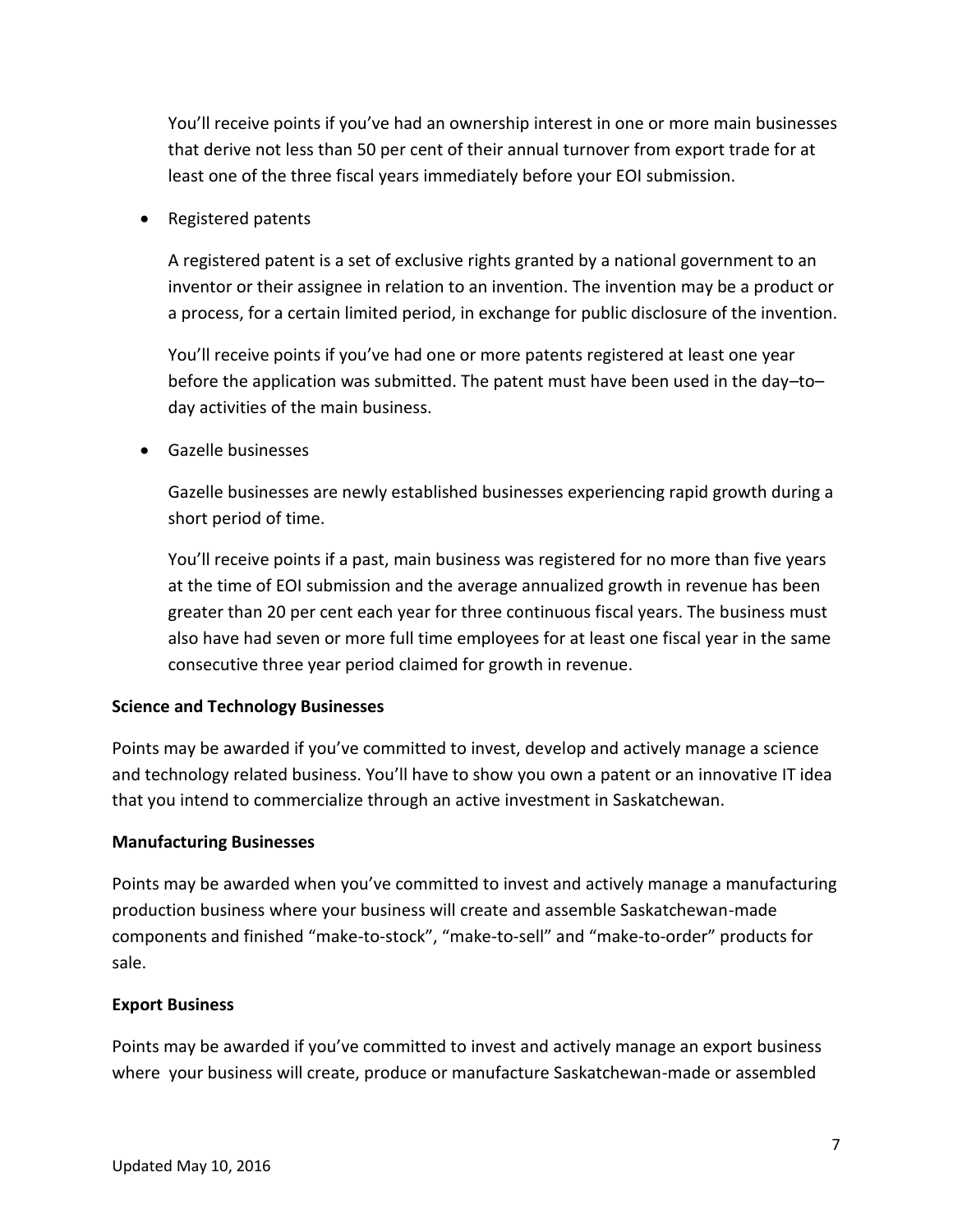goods to be shipped and sold internationally for the purpose of direct selling to end-users, regional distributors, or international retailers.

Indirect selling of exports, where you're acting as a Saskatchewan-based intermediary between third parties who are responsible for product creation or direct sale to end users is not eligible for points.

## **Rural Business Succession Opportunity**

Points may be awarded where you've committed to invest at least CAD \$200,000 to purchase and operate an eligible business anywhere in SK, outside the City of Regina or the City of Saskatoon. To be eligible for points, candidates must complete an exploratory visit to Saskatchewan that includes a visit to the community where the proposed business is located.

The Saskatchewan-based business must have been in continuous operation by the same owner for the past two years. If the previous business owner is an SINP Entrepreneur nominee, they must have continuously operated the business for at least three years. They should also show a net profit for at least two of the previous three years.

Candidates must provide evidence that reasonable efforts were taken to establish a fair market value for the business, and the succession buy-out must result in a complete change in ownership, where the candidate will assume full control of the business.

#### **Rural Business Opportunity**

Points may be awarded when the candidate has committed to invest at least CAD \$200,000 to establish a new eligible business anywhere in Saskatchewan outside of the City of Regina or the City of Saskatoon. To be eligible for points, candidates must complete an exploratory visit to Saskatchewan that includes a visit to the community where the proposed business is located.

#### **Job Creation**

Applicants that establish or purchase and operate an eligible business in Regina or Saskatoon must create or maintain at least two jobs for Canadian citizens or permanent residents. All positions created or maintained must be over and above any position filled by the approved applicant. Jobs created for family members of the applicant are not eligible. Jobs created and/or maintained can include low-skilled occupations (NOC 0, A, B, C or D) and must meet the prevailing wage levels. Job creation is not required for applicants establishing a business outside of the City of Regina or the City of Saskatoon.

To be considered eligible, job maintenance and/or creation commitments must be relevant and directly related to the applicant's BEP, with evidence to demonstrate that the job